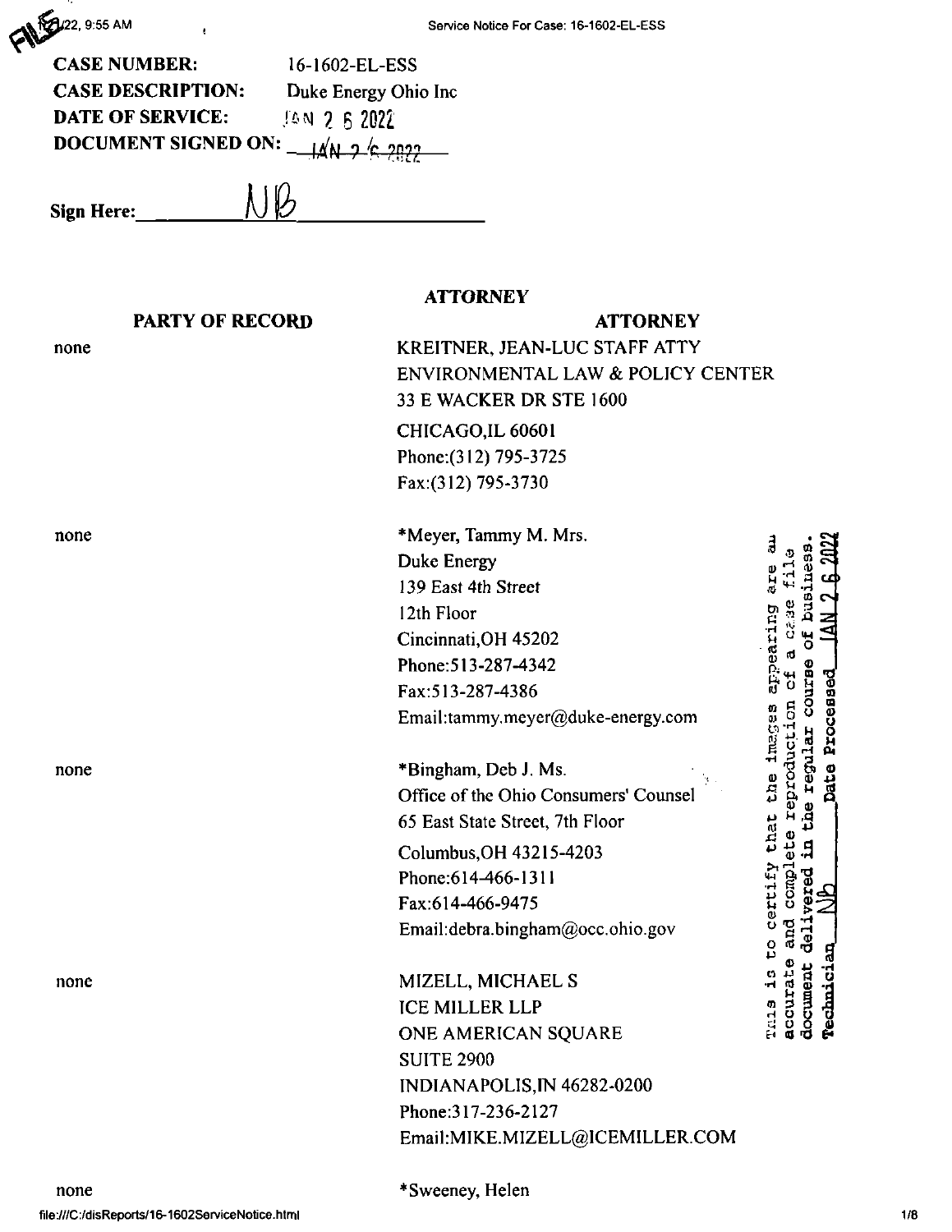|                                                 | Interstate Gas Supply, Inc.                |     |
|-------------------------------------------------|--------------------------------------------|-----|
|                                                 | 6100 Emerald Parkway                       |     |
|                                                 | Dublin, OH 43016                           |     |
|                                                 | Phone: 614-659-5057                        |     |
|                                                 | Email:hsweeney@igsenergy.com               |     |
| none                                            | *Nicodemus, Jacob                          |     |
|                                                 | <b>Public Utilities Commission of Ohio</b> |     |
|                                                 | 180 E. Broad Street                        |     |
|                                                 | Columbus, OH 43215                         |     |
|                                                 | Phone: 614-644-8214                        |     |
|                                                 | Email: Jacob. Nicodemus@puco.ohio.gov      |     |
| none                                            | *Pashos, Kay Ms.                           |     |
|                                                 | Ice Miller LLP                             |     |
|                                                 | One American Square                        |     |
|                                                 | Suite 2900                                 |     |
|                                                 | Indianapolis, IN 46282-0200                |     |
|                                                 | Phone: 317-236-2208                        |     |
|                                                 | Fax:317-592-4676                           |     |
|                                                 | Email:Kay.Pashos@icemiller.com             |     |
| none                                            | ROBINSON, CAMAL O                          |     |
|                                                 | DUKE ENERGY BUSINESS SERVICES LLC          |     |
|                                                 | 550 SOUTH TRYON STREET                     |     |
|                                                 | <b>45TH FLOOR</b>                          |     |
|                                                 | <b>CHARLOTTE, NC 28202</b>                 |     |
|                                                 | Phone: 980-373-2631                        |     |
|                                                 | Email:CAMAL.ROBINSON@DUKE-ENERGY.COM       |     |
| none                                            | *Newman, Justin Mr.                        |     |
|                                                 | D. David Altman Co., LPA                   |     |
|                                                 | 15 E. 8th Street                           |     |
|                                                 | Suite 200W                                 |     |
|                                                 | Cincinnati, OH 45202                       |     |
|                                                 | Phone: (513) 721-2180                      |     |
|                                                 | Fax:(513)721-2299                          |     |
|                                                 | Email:jnewman@environlaw.com               |     |
| none                                            | *Mendoza, Tony G. Mr.                      |     |
|                                                 | Sierra Club                                |     |
|                                                 | 2101 Webster St., 13th Floor               |     |
|                                                 | Oakland, CA 94612                          |     |
|                                                 | Phone: (415) 977-5589                      |     |
| file:///C:/disReports/16-1602ServiceNotice.html |                                            | 2'8 |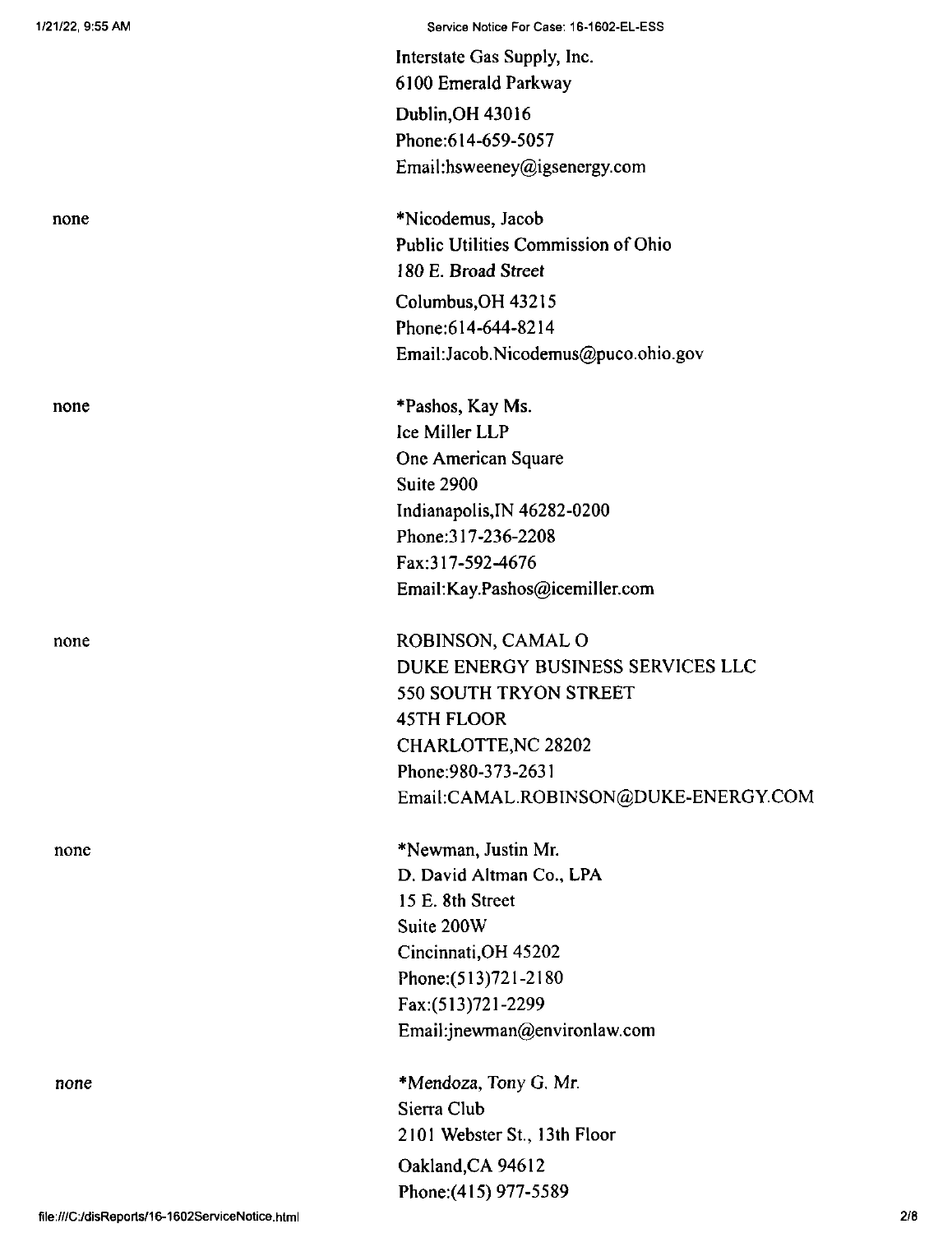| none |  |
|------|--|
|      |  |
|      |  |

none

none

none

Fax:(510) 208-3140 Email:tony.mendoza@sierraclub.org

\*Orahood, Teresa Bricker & Eckler LLP 100 South Third Street Columbus,OH 43215-4291 Phone:(614) 227-4821 Fax:(614) 227-2390 Email:torahood@bricker.com

Columbus,OH 43215 Phone:614-466-4395 Email:Tonnetta.Scott@puc.state.oh.us \*Scott, Tonnetta Y. Mrs. Ohio Attorney General 180 East Broad Street

\*Dove, Robert Mr. KEGLER BROWN HILL RITTER CO LPA 65 E. STATE STREET SUITE 1800 Columbus,OH 43215-4295 Phone:614-462-5443 Fax:614-464-2634 Email:RDOVE@KEGLERBROWN.COM

\*Leppla, Miranda R Ms. The Ohio Environmental Council 1145 Chesapeake Avenue Suite <sup>I</sup> Columbus,OH 43212 Phone:(614)487-7506 Fax:(614)487-7506 Email:mleppla@theoec.org

♦Williams, Jamie Ms. Ohio Consumers' Counsel 65 East State Street, 7th Floor Columbus,OH 43215-4213 Phone:614-466-9547 Email:jamie.williams@occ.ohio.gov

\*Miller, Vesta R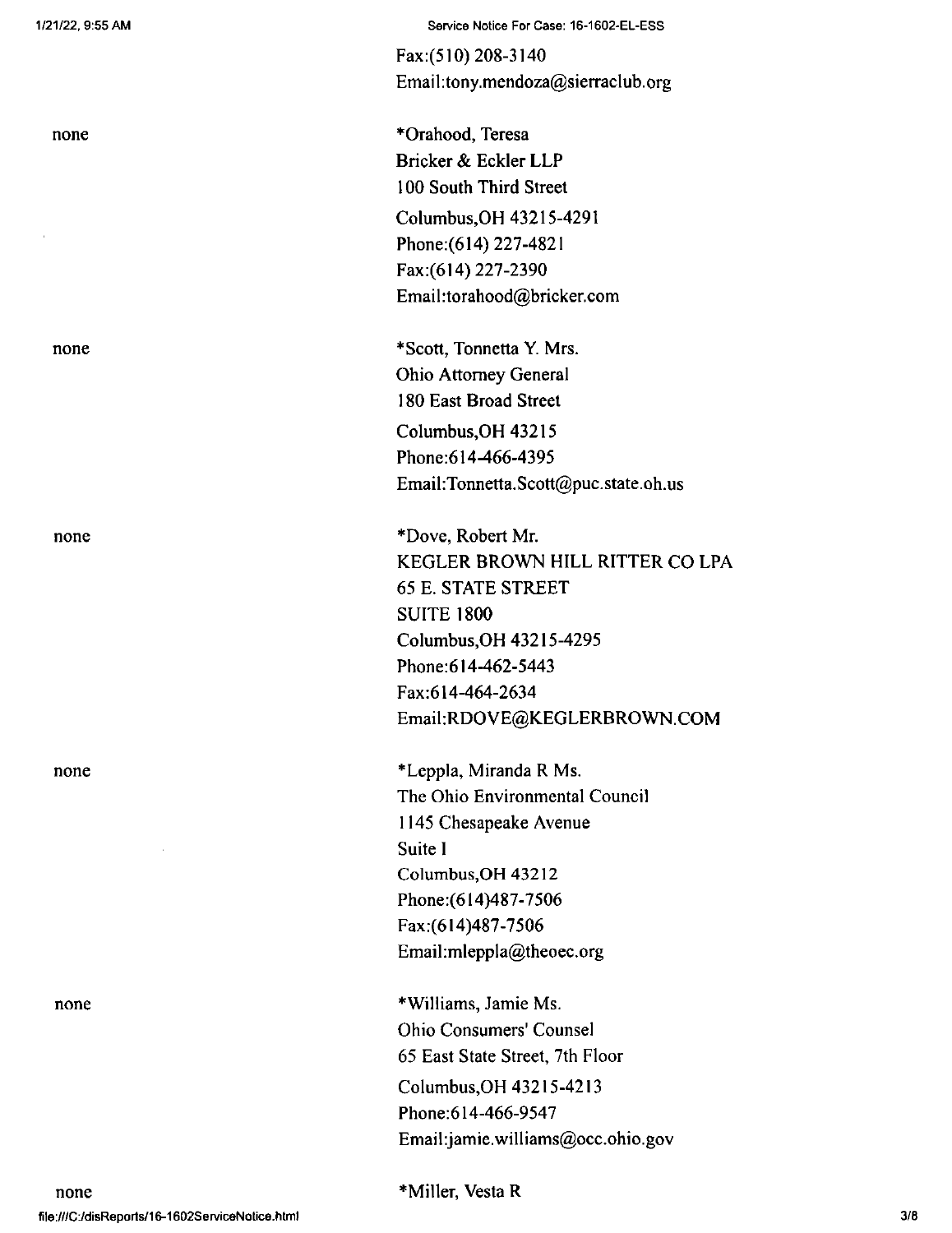| 1/21/22, 9:55 AM | Service Notice For Case: 16-1602-EL-ESS      |
|------------------|----------------------------------------------|
|                  | Public Utilities Commission of Ohio          |
|                  | 180 East Broad Street                        |
|                  | Columbus, OH 43215                           |
|                  | Phone: 614-466-7702                          |
|                  | Email: Vesta.Miller@puc.state.oh.us          |
|                  |                                              |
| none             | *Scott, Tonnetta Y. Ms.                      |
|                  | <b>Ohio Attorney General</b>                 |
|                  | <b>30 East Broad Street</b>                  |
|                  | Columbus, OH 43215                           |
|                  | Phone: (614) 466-4395                        |
|                  | Fax:(614)466-4395                            |
|                  | Email:tonnetta.scott@ohioattorneygeneral.gov |
| none             | VAYSMAN, LARISA                              |
|                  | DUKE ENERGY OHIO INC                         |
|                  | 139 EAST FOURTH STREET, ML 1303              |
|                  | CINCINNATI, OH 45202                         |
|                  | Phone: 513-287-4010                          |
| none             | *Spencer, Ken Mr.                            |
|                  | Armstrong & Okey, Inc.                       |
|                  | 222 East Town Street, 2nd Floor              |
|                  | Columbus, OH 43215                           |
|                  | Phone: 614-224-9481                          |
|                  | Fax:614-224-5724                             |
|                  | Email:kspencer@aando.com                     |
| none             | *Miller, Christopher L. Mr.                  |
|                  | Ice Miller LLP                               |
|                  | 250 West Street                              |
|                  | Columbus, OH 43215                           |
|                  | Phone: 614-462-5033                          |
|                  | Fax:614-224-3886                             |
|                  | Email:christopher.miller@icemiller.com       |
| none             | *Fischer, Mary E. Ms.                        |
|                  | Public Utilities Commission of Ohio          |
|                  | 180 E. Broad St.                             |
|                  | Columbus, OH 43215                           |
|                  | Phone: (614)466-0469                         |
|                  | Email:mary.fischer@puco.ohio.gov             |
|                  |                                              |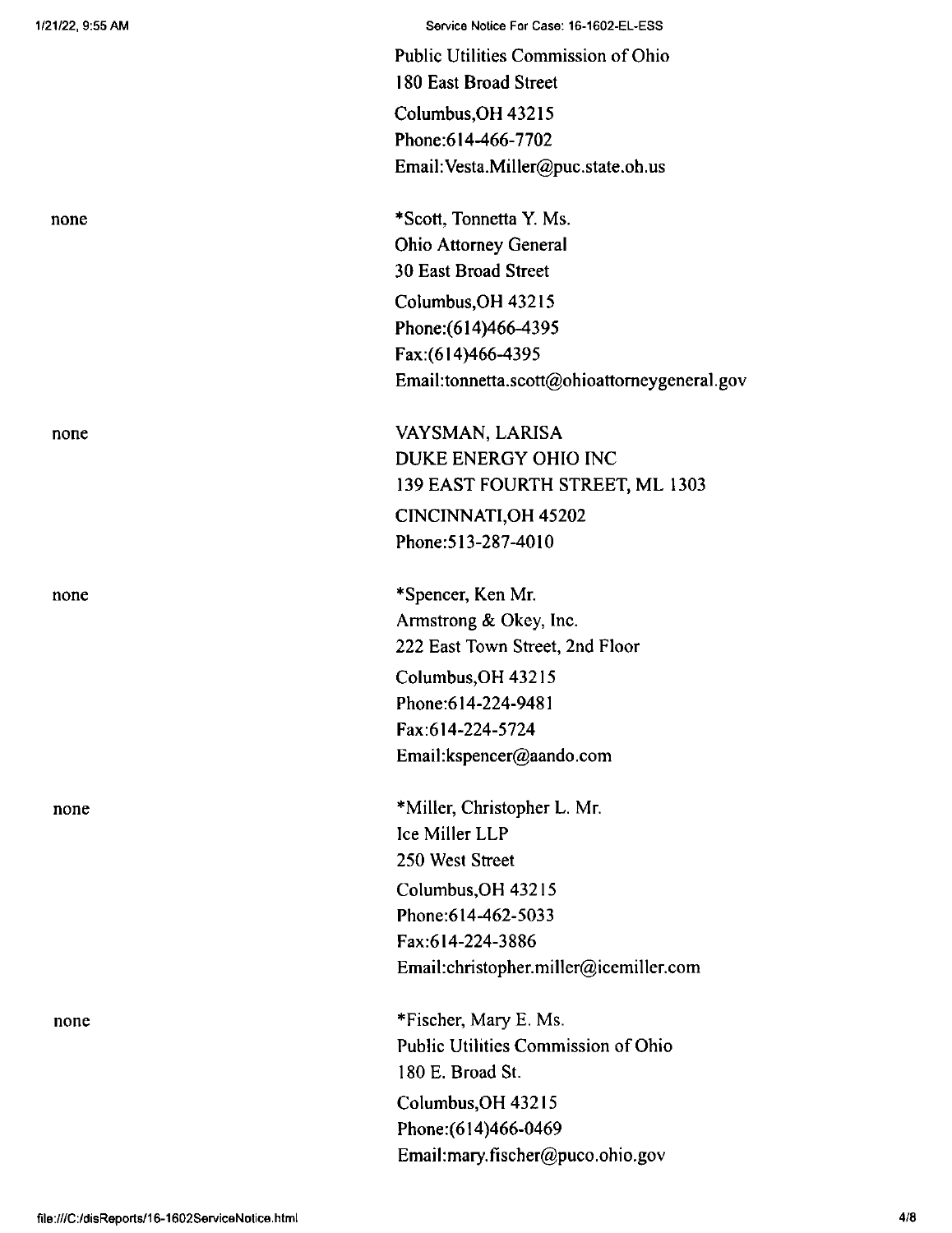none

none

none

none

none

Service Notice For Case: 16-1602-EL-ESS

\*Chilcote, Heather A. Public Utilities Commission of Ohio 180 East Broad Street Columbus,OH 43215 Phone:(614) 466-0407 Email:heather.chilcote@puco.ohio.gov

\*01iker, Joseph E. Mr. IGS Energy 6100 Emerald Parkway Dublin,OH 43016 Phone:614-659-5069 Email:joliker@igsenergy.com

\*Keeton, Kimberly L Ohio Attorney General's Office Public Utilities Section 30 East Broad Street, 16th Floor Columbus,OH 43215 Phone:(614)466-4397 Fax;(614)644-8764 Email:Kimberly.Keeton@puc.state.oh.us

\*Sunderman, E Minna Ms. Duke Energy Business Services LLC 139 E. Fourth Street Cincinnati,OH 45202 Phone:513-287-4356 Fax:513-287-4386 Email:e.rolfes-adkins@duke-energy.com

Cincinnati,OH 45202 Phone:513-287-4323 Email:adele.frisch@duke-energy.com \*Frisch, Adele M. Mrs. Duke Energy 139 East Fourth Street

♦Kuhnell, Dianne Duke Energy Business Services 139 E. Fourth Street Cincinnati,OH 45202 Phone:(513)287-4337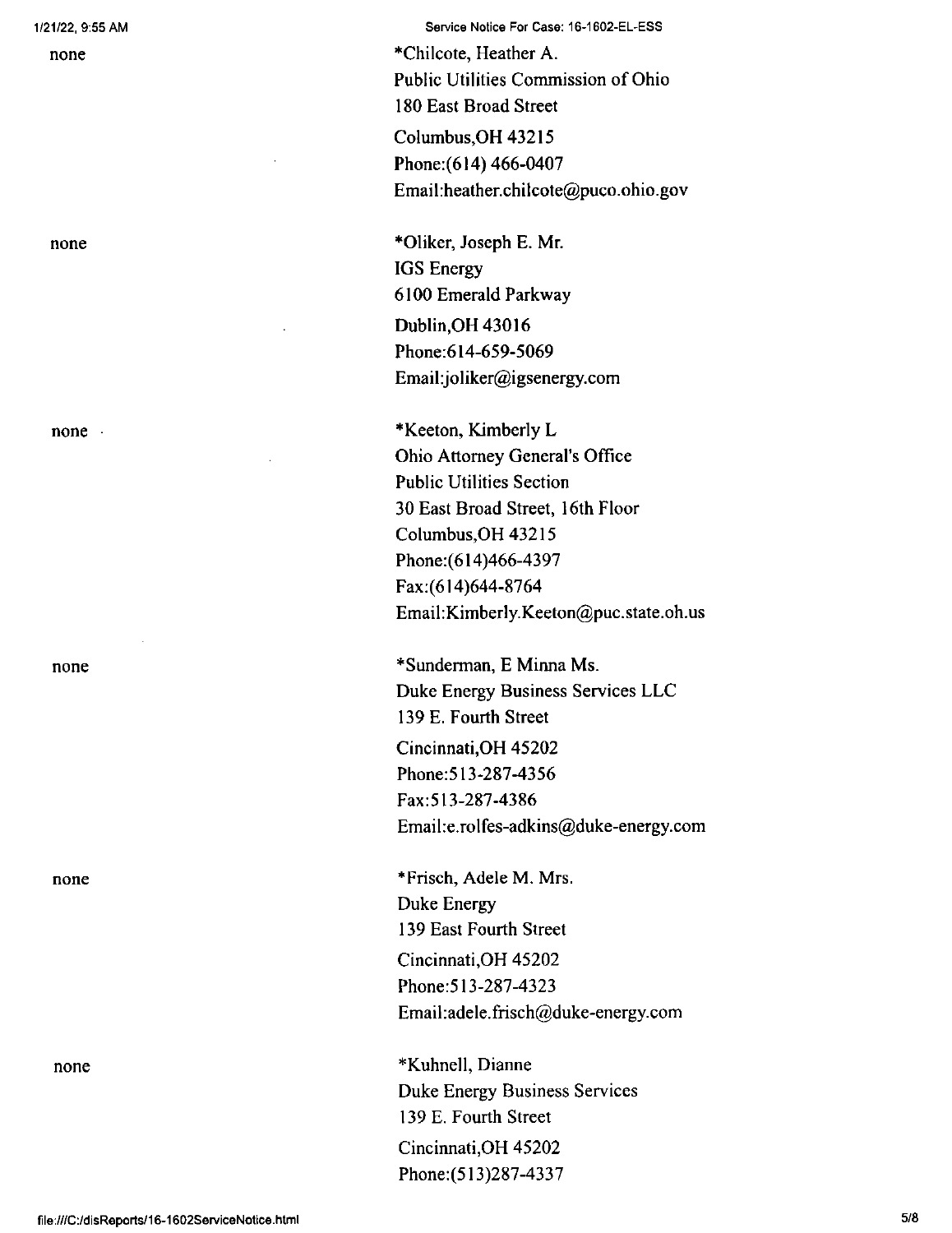| none | *Staff, Docketing<br>Docketing<br>180 East Broad Street<br>11th Floor<br>Columbus, OH 43215<br>Phone: 614-466-4095<br>Fax:614-466-0313<br>Email:docketing@puco.ohio.gov                |
|------|----------------------------------------------------------------------------------------------------------------------------------------------------------------------------------------|
| none | *Coffey, Sandra<br>Public Utilities Commission of Ohio<br>180 E. Broad St.<br>Columbus, OH 43215<br>Phone: (614) 728-2516<br>Fax:(614) 728-8373<br>Email:Sandra.Coffey@puc.state.oh.us |
| none | *Kelter, Robert Mr.<br>Environmental Law & Policy Center<br>35 East Wacker Drive, Suite 1600<br>Chicago, IL 60601<br>Phone: 312-795-3734<br>Fax:312-795-3730<br>Email:rkelter@elpc.org |
| none | *Fykes, Lucas A. Mr.<br>Whitt Sturtevant LLP<br>88 E. Broad Street, Ste 1590<br>Columbus, OH 43215<br>Phone: (614) 405-8716<br>Fax:(614)675-9448<br>Email:fykes@whitt-sturtevant.com   |
| none | *Nugent, Michael A. Mr.<br><b>IGS</b> Energy<br>6100 Emerald Parkway<br>Dublin, OH 43016<br>Phone:614-659-5065<br>Email:mnugent@igsenergy.com                                          |

Service Notice For Case: 16-1602-EL-ESS

Email:dianne.kuhnell@duke-energy.com

 $\frac{1}{2}$ 

Fax:(513)287-4386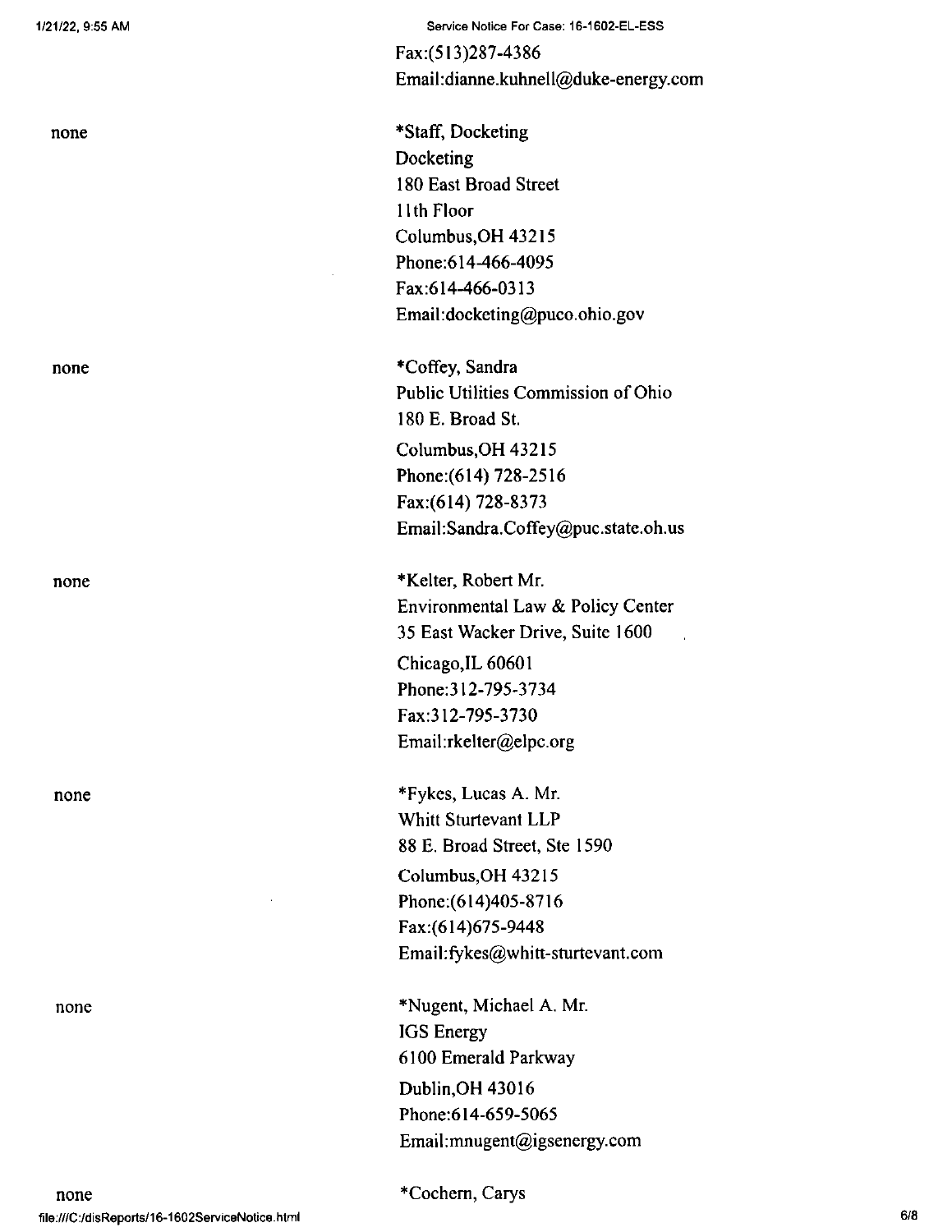| none |
|------|
|      |

none

none

none

Duke Energy 155 East Broad St 20th Floor Columbus,OH 43215 Phone:614-222-1330 Fax:614-222-1337 Email:carys.cochem@duke-energy.com

\*Gates, Debbie L. Mrs. Duke Energy 139 East Fourth Street 1303-Main Cincinanti,OH 45201 Phone:513-287-4332 Fax:513-287-4385 Email:debbie.gates@duke-energy.com

### HEALEY, CHRISTOPHER

65 E STATE STREET SUITE 700 COLUMBUS,OH 43215 Phone:614-466-9571 Email:CHRISTOPHER.HEALEY@OCC.OHIO.GOV

## WESTON, BRUCE

OHIO CONSUMERS' COUNSEL 65 E STATE ST 7th FLOOR COLUMBUS,OH 43215-4203 Phone:614-466-7964

KINGERY, JEANNE W. ASSOCIATE GENERAL COUNSEL DUKE ENERGY RETAIL SALES, LLC 155 EAST BROAD STREET SUITE 2020 COLUMBUS ,OH 43215 Phone:(614) 222-1334 Fax:(614) 222-1337 Email:JEANNE.KINGERY@DUKE-ENERGY.COM

♦Kuhnell, Dianne Duke Energy Business Services 139 E. Fourth Street Cincinnati,OH 45202 Phone:(513)287-4337